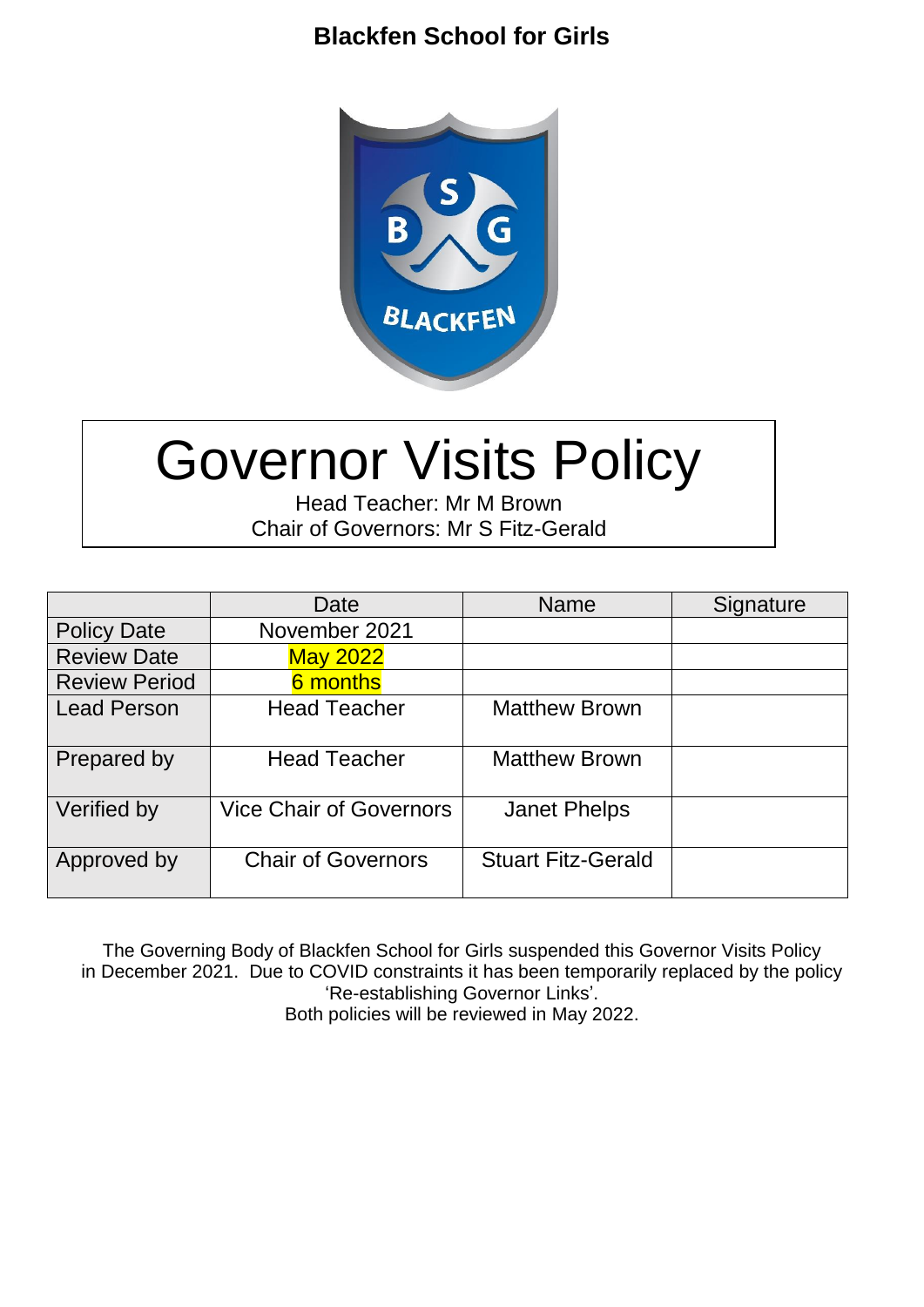#### **Rationale**

Staff and governors at Blackfen School for Girls recognise that visits, both formal and informal, have an important role to play in helping the Governing Body to effectively undertake their statutory responsibilities. The potential benefits to staff and governors are that:

**Governors** 

- they recognise and celebrate success
- they ensure that they have a strategic vision of the school based on the visits they make
- they challenge, and develop supportive working relationships with the staff
- they raise their profile with the student body
- they understand the environment in which the school functions

they take an active interest in the work of the Faculty or the school leader they are linked with

**Staff** 

- they get to know the governors
- they understand better the governors' role and responsibilities
- they have their work acknowledged in terms of the school vision
- they ensure that governors support the positive ethos of the school

#### **Governors' visits are not a form of inspection and can be very wide ranging. Judgements relating to issues of professional expertise are tasks for the Head Teacher and other educational professionals.**

#### **Procedures**

In order that governors' visits are effective, the following protocols will be observed.

- Governors must ensure that they sign in and out for every visit. This must be done at Reception using the Governors' signing in book.
- Governors must wear their identification badge at all times or a visitor's badge.

| <b>ALWAYS</b>                                                                                                                                                                                                                                                                                 | <b>NEVER</b>                                                                                                                               |
|-----------------------------------------------------------------------------------------------------------------------------------------------------------------------------------------------------------------------------------------------------------------------------------------------|--------------------------------------------------------------------------------------------------------------------------------------------|
| Arrange details of visit<br>Agree level of confidentiality<br>Agree purpose of visit<br>Ask the faculty or senior leader for a copy<br>of the latest Faculty RAP (Raising<br>Attainment Plan) and obtain a copy of the<br>School RAP from the Head Teacher's PA<br>& Leadership Team Support. | Turn up unannounced<br>Ask to see individual teachers' lesson<br>plans or record keeping<br>Make individual judgements on lessons,<br>etc. |
|                                                                                                                                                                                                                                                                                               |                                                                                                                                            |

- During and after a visit, governors must follow the procedures set out in this policy to feed back.
- If governors visit classrooms, the teacher concerned should briefly introduce the governor to students & explain why he/she is present e.g. to see how [subject] is taught.
- If a governor has any safeguarding concerns they must immediately report this to Ms Cascarino, the safeguarding officer in the school, or to the Head Teacher.
- The governor will write a short written report using the proforma (appendix 1) and file it in the governors' file at Reception. The file will be available for governors to look at and will be circulated at every Full Governing Body meeting.
- The outcomes from these meetings will be discussed on a regular basis by the HT/Chair and Vice Chairs.
- Faculty Link/Special Interest/Leadership Link Governors should aim to visit their link person at least twice a year. Agreed structures for these meetings are contained in (appendices 2a and 2b).
- Governors with Faculty links will write a summary of their visits annually according to an agreed timetable (see Appendix 3) and present this to a meeting of the full Governing Body.

#### **Key roles**

**Faculty and Special Interest Links:** Governors with Faculty/Special Interest Links are responsible for organising at least two link visits a year.

FLs (Faculty Leaders) and Special Interest Link staff should cooperate fully with the visiting governor and arrange relevant visits to classrooms, meetings with staff etc.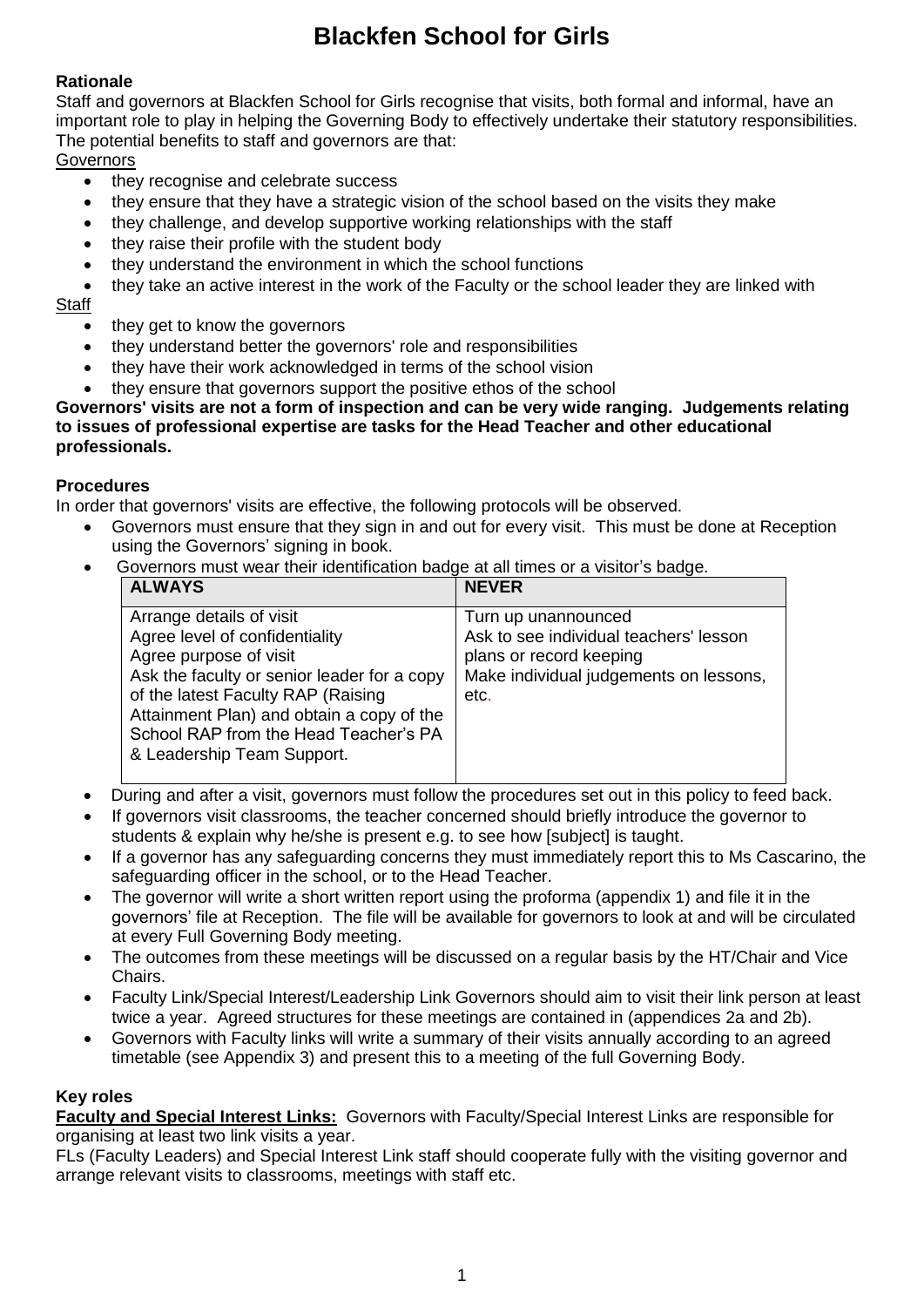FLs: should also liaise with the Faculty Leadership line manager to assist in arranging the visit and to ensure that the LT line manager attends the last 10 minutes of the meeting, to ensure the effectiveness of the visit.

**Leadership Links:** Members of the Leadership Team are responsible for organising at least two leadership link meetings a year with their Link Governor(s) and should liaise direct with the Link Governor(s) concerned to organise these meetings.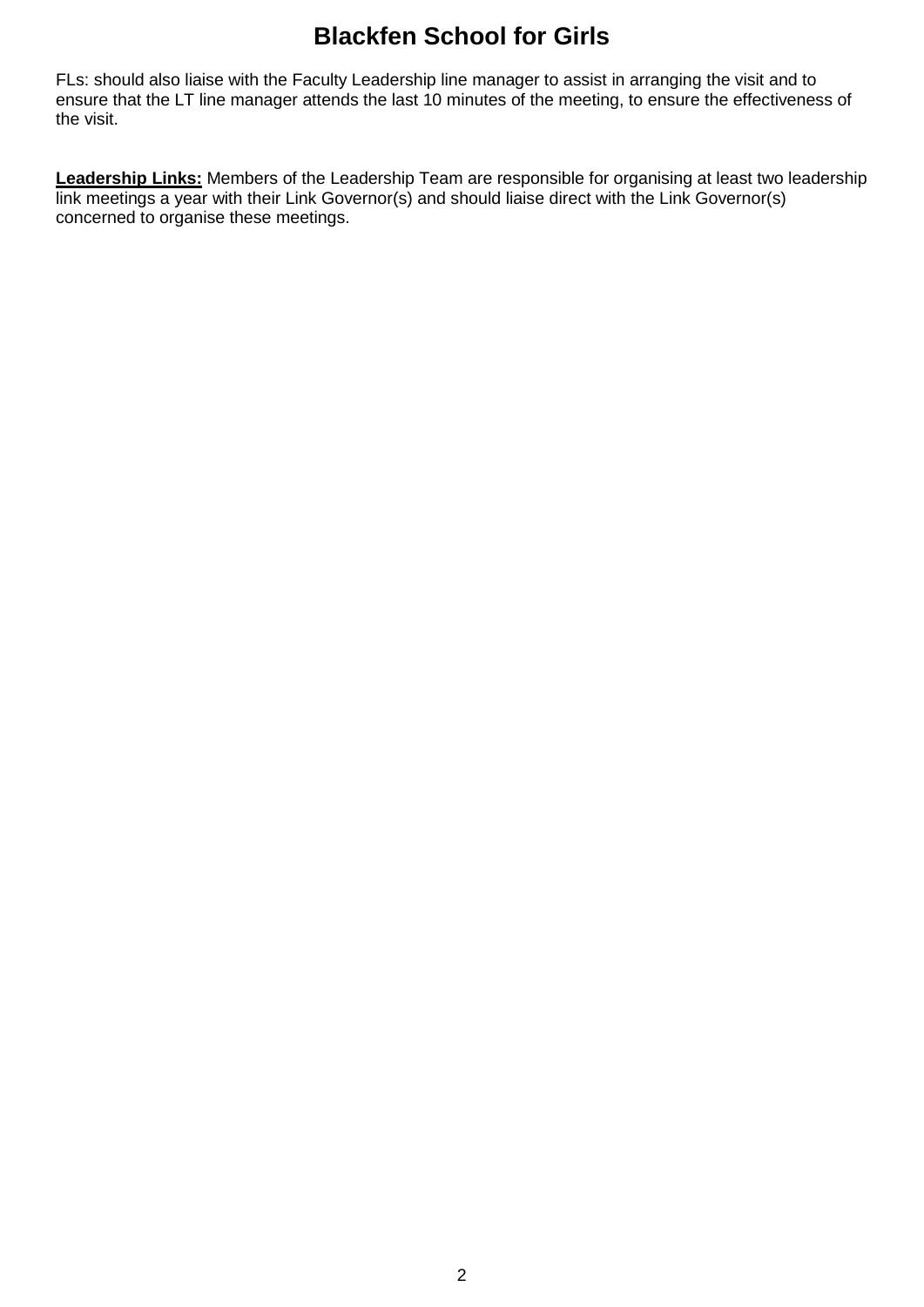# **Appendix 1 - Governors Visit**

This form should be completed by the visiting Governor(s) whenever they visit the school and be placed in the folder in Reception.

Date and time of visit:

Name of Governor: Person visiting:

Reason for visit:

Link with Ofsted/ RAP (Raising Attainment Plan), (School Self-Evaluation Form) or Governing Body action plan:

Main areas covered during the visit:

Governor's observations/evaluation:

Follow up action points: (including 3 key areas/action points and the focus for and date of the next meeting)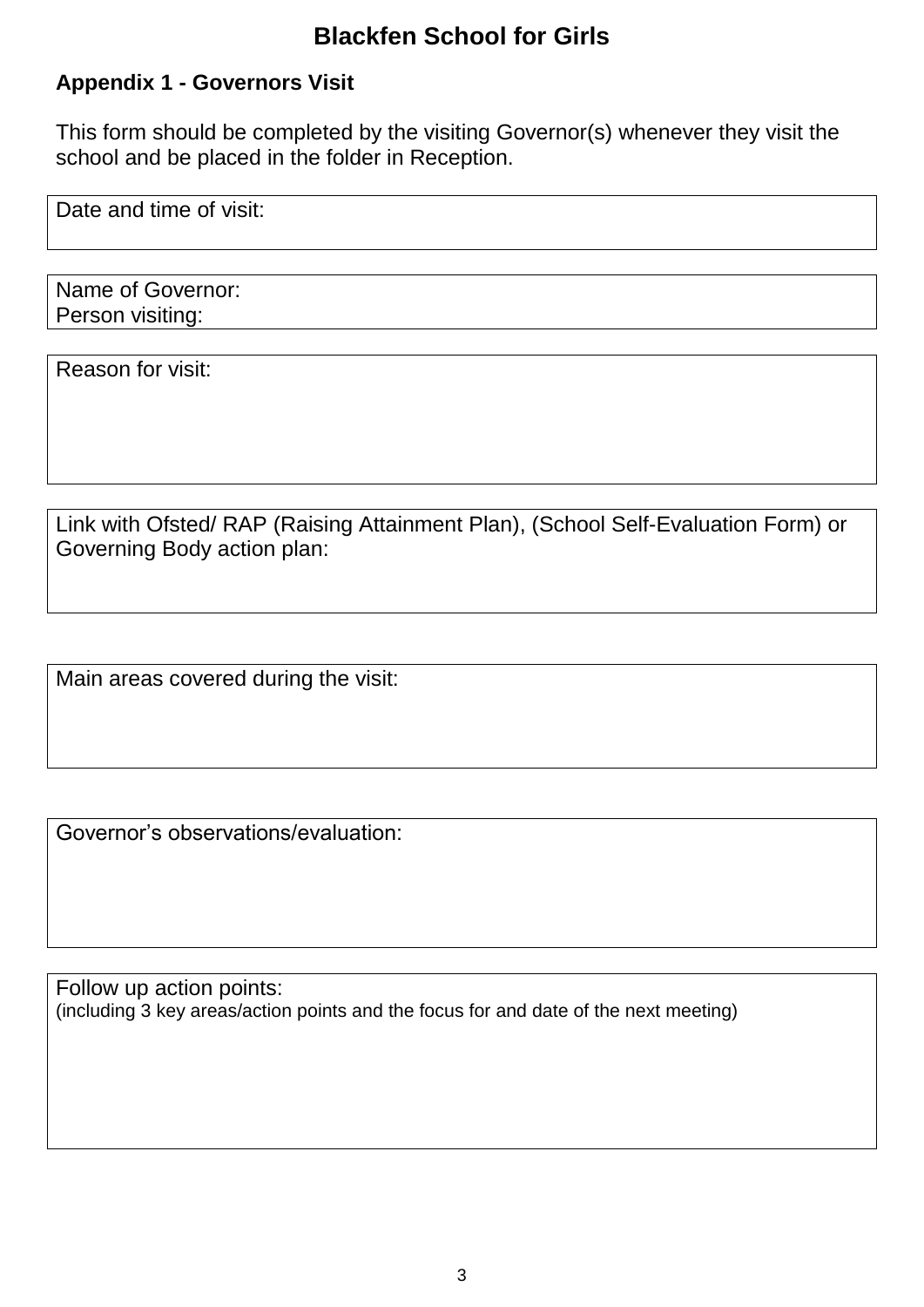# **Appendix 2a – Faculty Link/Special Interest Governor meetings**

N.B. It is the responsibility of Governors to arrange Faculty and Special Interest Link meetings.

It is the responsibility of the Leadership Team to arrange Leadership Link meetings.

A Faculty Link/Special Interest Link Governor should aim to visit their link person twice a year at the minimum. The meeting should have the following structure:

1. Getting to know the person and the role/Faculty area. Discussion of outcomes and self-evaluation. Staffing in the area.

2. Strategic planning. Faculty Link meetings should be linked to the school's RAP (Raising Attainment Plan) and to the Faculty RAP.

3. Review of the year.

All Faculty Link meetings must focus on the Faculty RAP and actions related to this document.

N.B. The Faculty Leader should arrange for their LT line manager to come along for the last 10 minutes of a Faculty Link meeting, to be given a brief feedback on the meeting. The governor should agree 3 key areas/action points from the meeting and include them in the visit form. These will then be discussed by the Head Teacher, Chair and Vice-Chair at one of their regular meetings. The Chair will report on governor visits to the Full Governing Body under Effective Governance.

While the governor should complete a written report on each Faculty Link meeting, one of their reports each year should provide a broader summary of the governor's meetings with their Faculty Link partner. This report should be submitted in time for the relevant Governing Body meeting. See appendix 3 which provides a timetable for submitting these reports.

At the end of each Faculty /Special Interest Link meeting, the focus for the next meeting should also be discussed and that meeting must be calendared.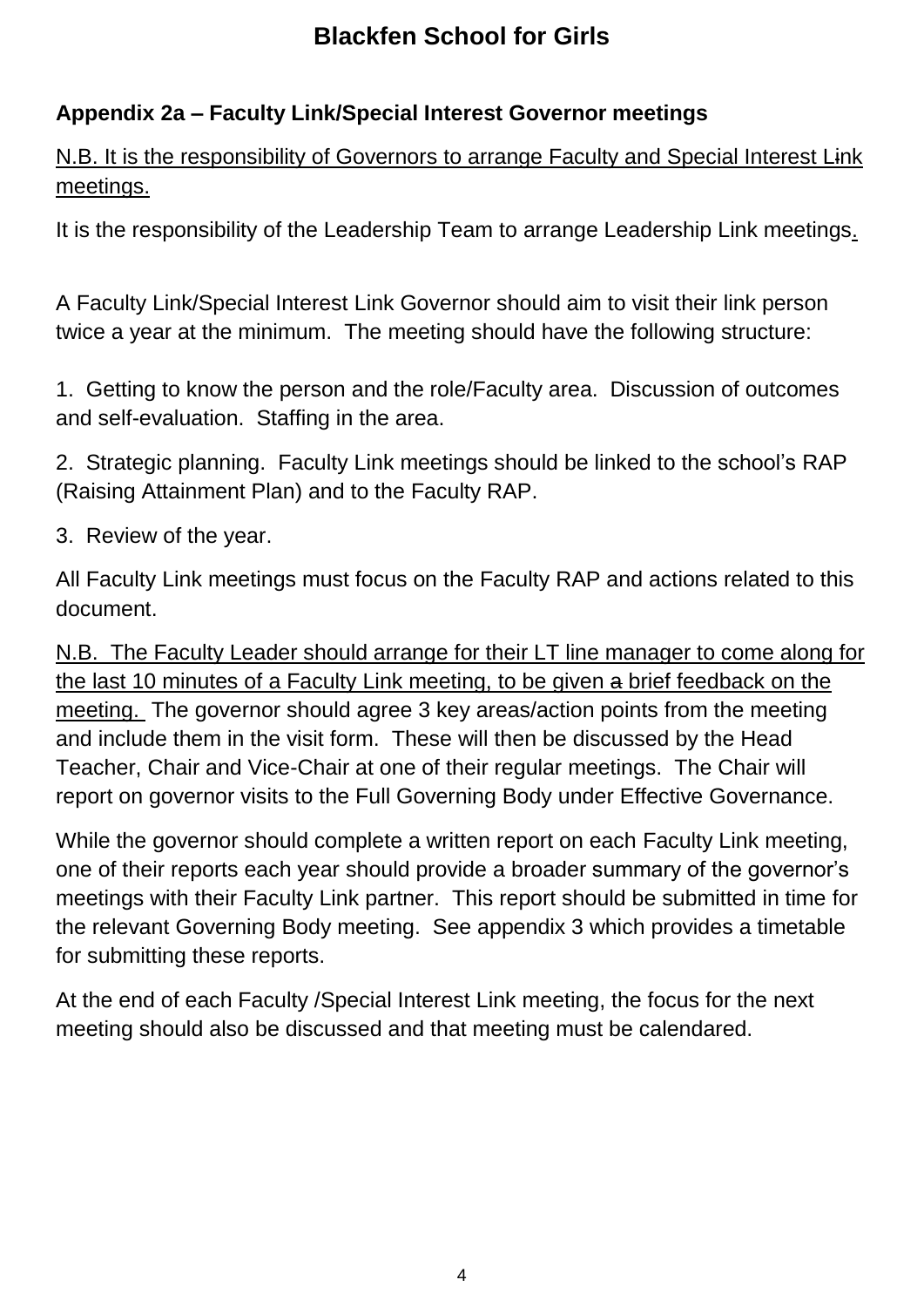# **Possible questions to ask to structure discussion (can be tailored as appropriate for Special Interest Link visits)**

# **Meeting 1 (ideally autumn term)**

#### **The role**

Outline your role in the school and how this links to the vision of the school and the RAP.

#### **Review of the year**

Evaluate the previous school year. What went well? What did not go so well? What did you manage to do?

#### **Achievement**

Are standards, as measured by examination outcomes and progress, rising in your subject(s)? If so, why? If not, why not?

What actions are being taken to further raise standards?

Are standards, as measured by examination outcomes and progress, rising in your subject(s) for all groups (especially the most-able, pupil premium and those with additional educational needs? If so, why? If not, why not?

Could you please show and briefly talk me through some of the data you and your colleagues use in measuring progress? How is this moderated?

and

What actions are being taken to further raise standards for specific groups?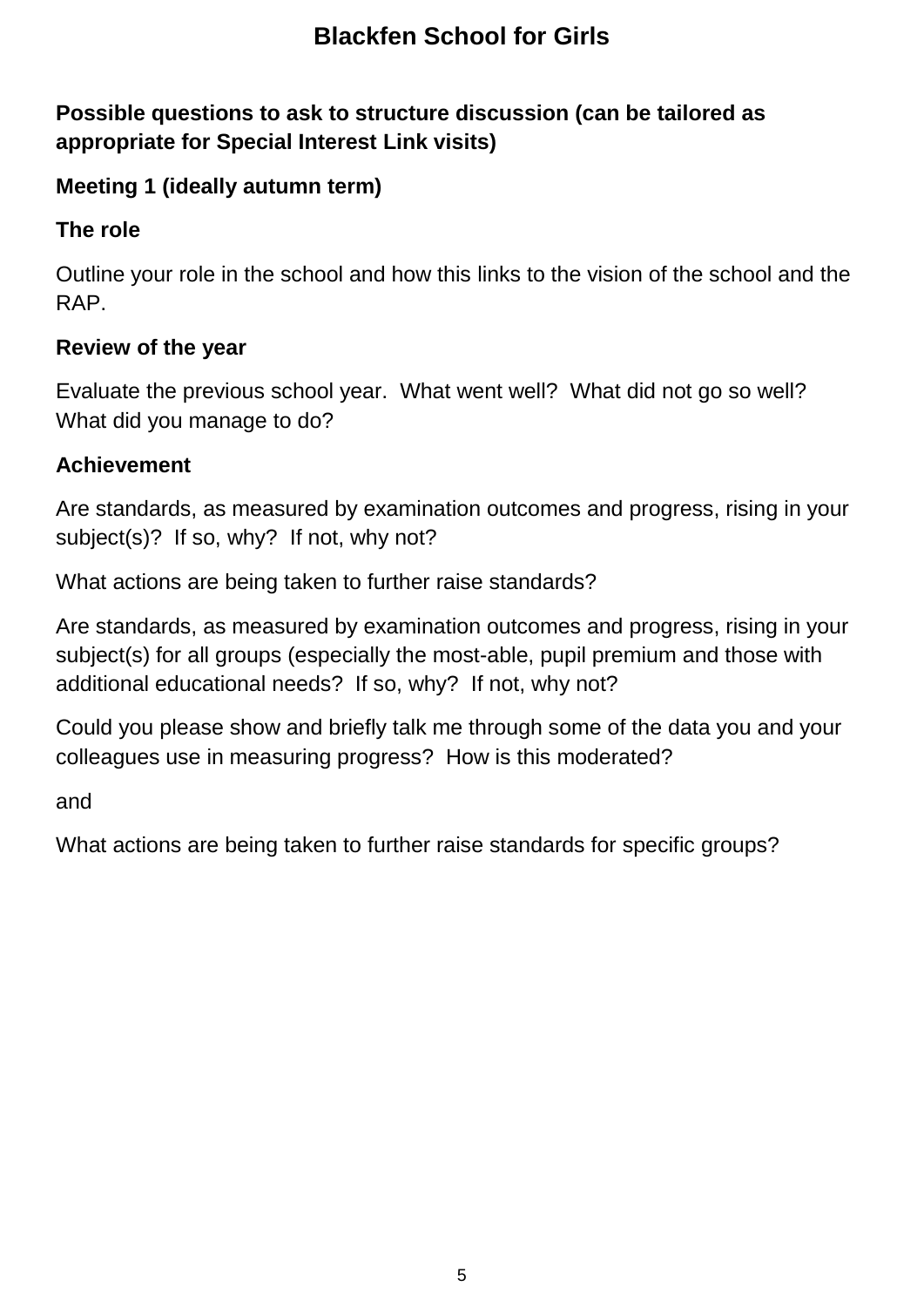# **Meeting 2**

# **School and Faculty RAP**

Focus this discussion around the Faculty RAP.

How are you monitoring progress against the actions in your RAP?

What are the three key priorities for the areas you are responsible for next year?

# **Leadership of staff**

Highlight the strengths and areas for development of the staff you lead.

What are the CPD (Continuing Professional Development) priorities for staff?

What are you doing in terms of succession planning in your Faculty?

How does your Faculty contribute to the school vision?

# **You**

What barriers are there to the work you do as a Faculty Leader?

Professionally what are your next steps? How well is the school supporting your professional development?

NB: Governors should write a report on each Special Interest Link meeting but there is not a requirement to produce an annual report, as is the case with Faculty Links.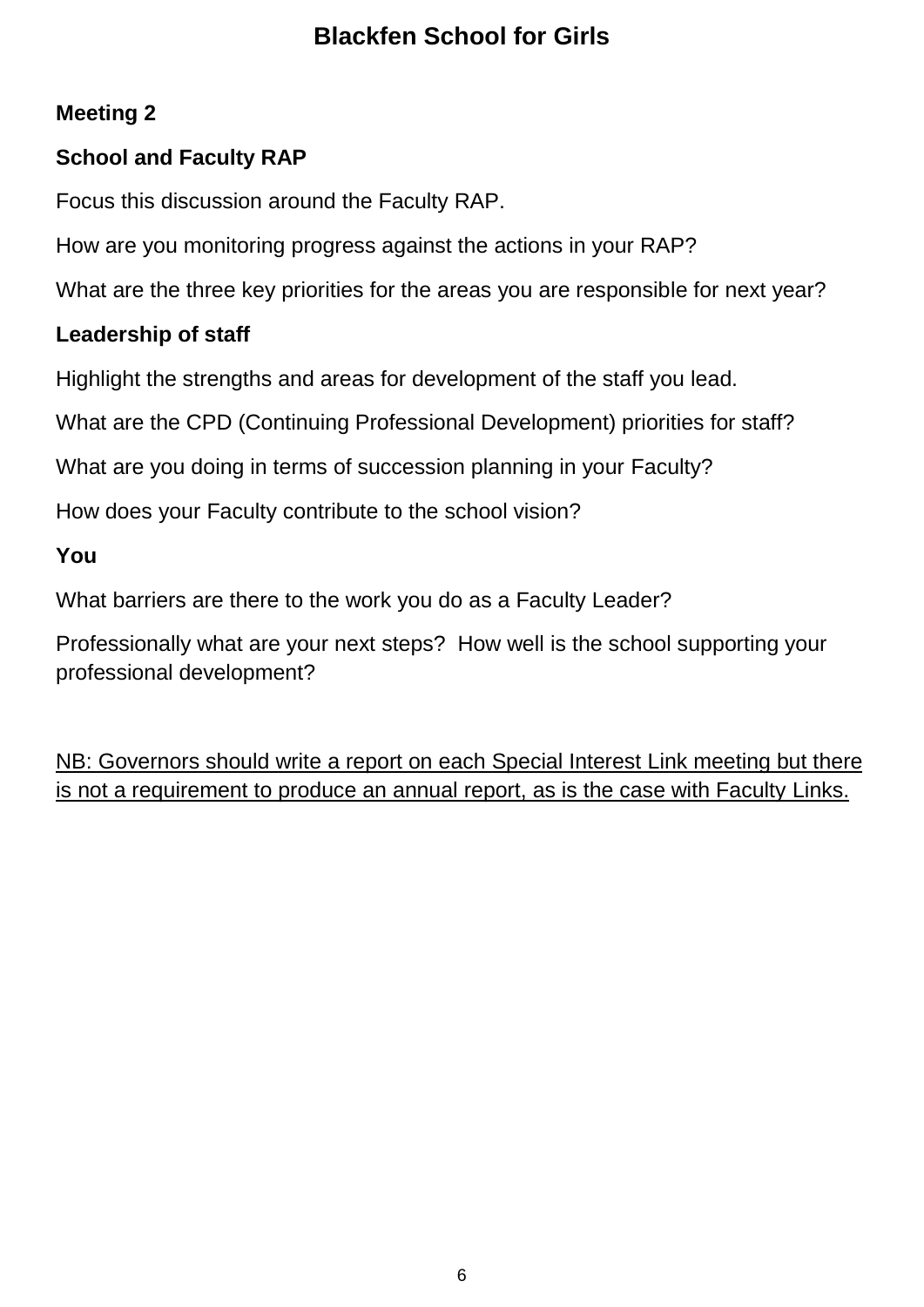# **Appendix 2b - Leadership Team Link Governor meeting**

NB It is the responsibility of Leadership Team members to arrange Leadership Link meetings.

There must be at least two meetings a year using the following structure:

- 1. Getting to know the person and the role.
- 2. Strategic planning.
- 3. Review of the year.

All meetings must focus on the School's RAP and actions related to this document.

At the end of each Leadership Link meeting, the focus for the next meeting should also be discussed and that meeting must be calendared.

# **Possible questions to ask the Leadership Team person to structure discussion**

# **Meeting 1 (autumn term ideally)**

#### **Review of the year**

Evaluate the previous school year. What went well? What did not go so well? What did you not manage to do?

#### **The role**

Outline your role in the school.

How does your role link with one of the key focus areas – behaviour and safety, teaching and learning, leadership and management or raising attainment?

What impact does your role have on the RAP and the school improvement agenda?

What are the strengths and weaknesses of the area(s) you are responsible for?

#### **Strategic planning**

Can you go through an aspect of school improvement that you are strategically leading on this year?

What part do you play in this?

What progress is being made? What impact is it having on the students in the school? Link this to the RAP and areas you discussed in previous meetings.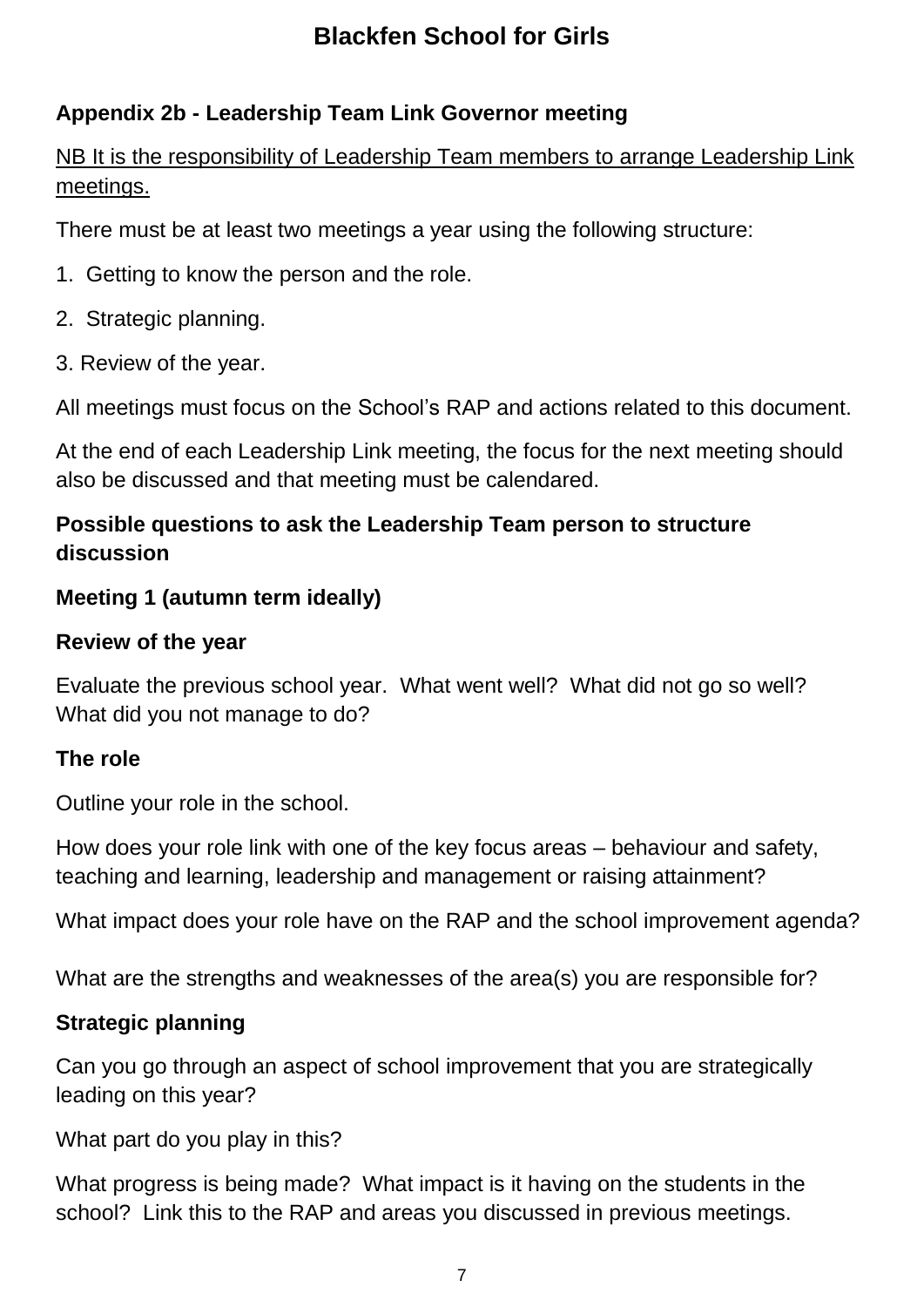How do you know (monitoring and evaluation)?

# **Meeting 2**

# **Faculty or team responsibility**

Describe the work you are leading on with a Faculty Leader or another team leader.

What part do you play in this?

What progress is being made?

What data or information do you gather or use in monitoring and evaluation.)?

How are the team responding to the work you are doing? What impact is it having on the students in the school?

What are the three key priorities for the areas you are responsible for next year?

# **You**

What barriers are there to the work you do within the Leadership Team?

Professionally what are your next steps? How well is the school supporting your professional development?

NB: Governors should write a report on each Leadership Link meeting but there is not a requirement to produce an annual report, as is the case with Faculty Links.